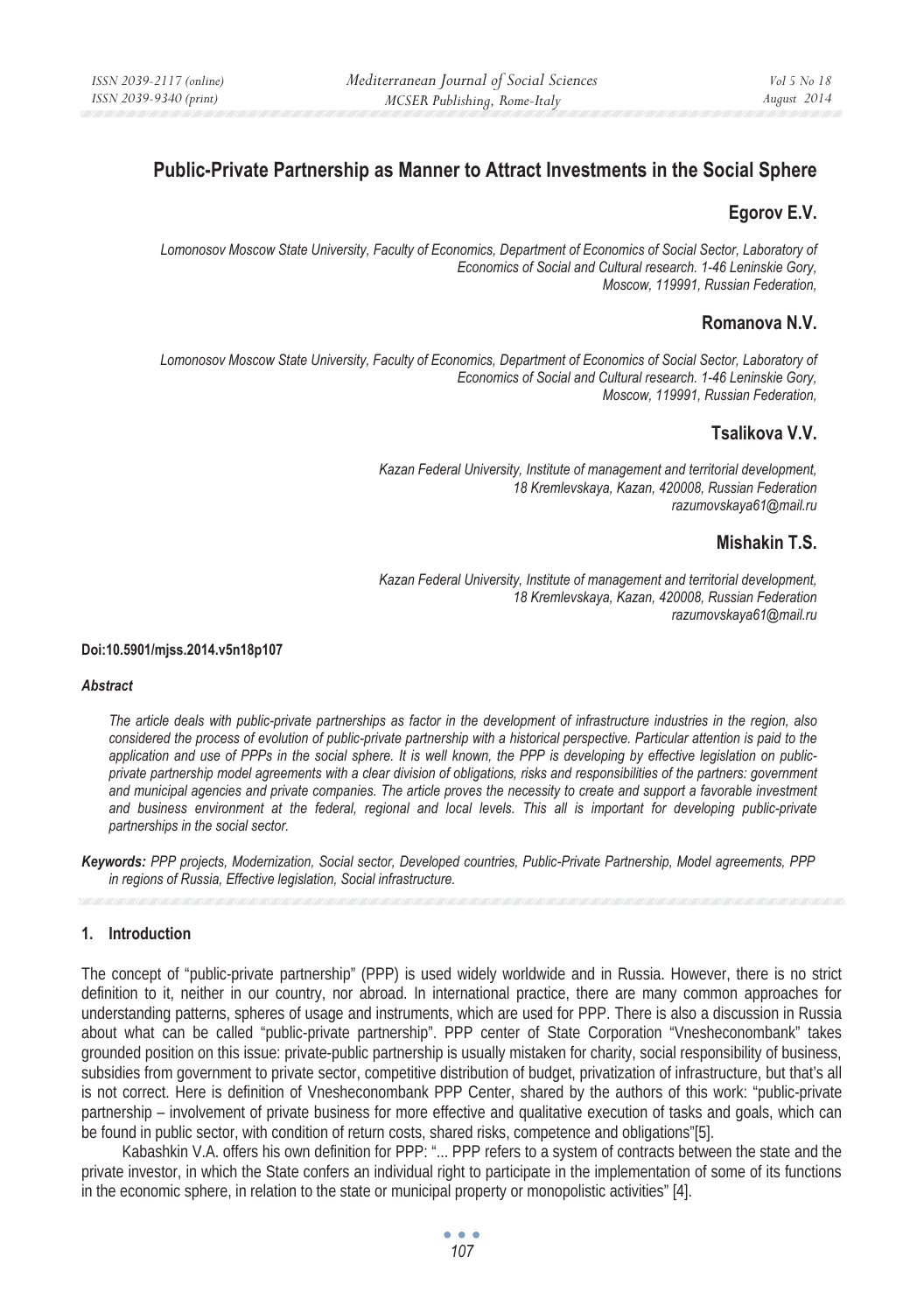Also, Varnavsky V.G. provides us with the definition of public-private partnership: "... public-private partnership defined as a special, but a complete replacement of the privatization program, which allows to realize the potential of private initiatives, on the one hand, keep and control functions of the state in the significant for socially important sectors of economy, on the other" [2].

## **2. Method**

Integrated normative and positive analysis of PPP development in social sector of Russia and developed countries.

According to the European PPP Expertise Centre, in the first half of 2013, 24 deals reached financial close, with a total funding of 9 billion EUR [11].

The leader in the number of public-private partnership projects in 2012 in Europe was the United Kingdom (26 projects in 2012), France (22 projects in 2012), followed with large margin by the Netherlands (4 projects in 2012) [9, 11].

Spheres of application for PPP in different countries can vary due to the specifics of the economy, its level of socioeconomic development, the geographical features, traditions, etc. The application of the PPP priority spheres are: territorial development (including transport, energy); municipal services (including housing and utilities), social services (including health, education, tourism, culture, etc.), safety and security, defense, public administration and other problematic spheres.

There are different classifications of government and business partnerships, that could be found in Russian and foreign sources. The choice of form of partnership with involvement of private capital depends on the goals of the government/municipality or entity operating the property and serves as the customer when placing an order, and the amount of property rights transferred by the state business [2,3]. The main factors that determine the shape of specific PPP projects are:

- Features of national legislation;
- Scheme of distribution of investment risks:
- Experience of contractual relations, required for partnership;
- Industry affiliation of project or activity;
- Identification of the payer(s) for the services of the object and the consequences for him (them) of the selected form.

The process of public-private partnership involves three parties:

- Government (state and municipal authorities);
- A commercial company;
- The consumer of the final product (individual, organization) and society, which is both a consumer for this product and also affecting the formation of the product.

Experience of interaction with regional administrations in Russia has revealed a number of issues that prevent PPPs at regional and municipal level, including:

- Lack of qualitatively made projects;
	- Lack of qualified personnel:
	- Priority of budget funding model for the choice of projects;
	- Lack of coordination between the activities of ministries and departments of the regions.

To solve these problems, it is expedient to create special commissions in regional administration, which can help prepare, launch and manage PPP project (PPP regional center).

Specific work of PPP regional center is to select projects implemented through PPP, evaluating the effectiveness of projects in terms of the needs of regional development, submitting projects for approval by the regional authorities, preparation of tenders, approval of the contract and other documentation, as well as creating the conditions for closing transactions in financial projects, monitoring project implementation and management of contracts.

Priority directions of development of public-private partnership in the Russian Federation are:

- Development of social infrastructure in spheres of education, health, sports and culture;
- Environmental security (water and sewage systems, water treatment plants and sewerage, waste management infrastructure);
- Increase in energy efficiency of municipal infrastructure (heating, street lighting and municipal real estate fund);
- Providing infrastructure sites for affordable housing complex buildings and construction of technology parks;
- Development of transport infrastructure;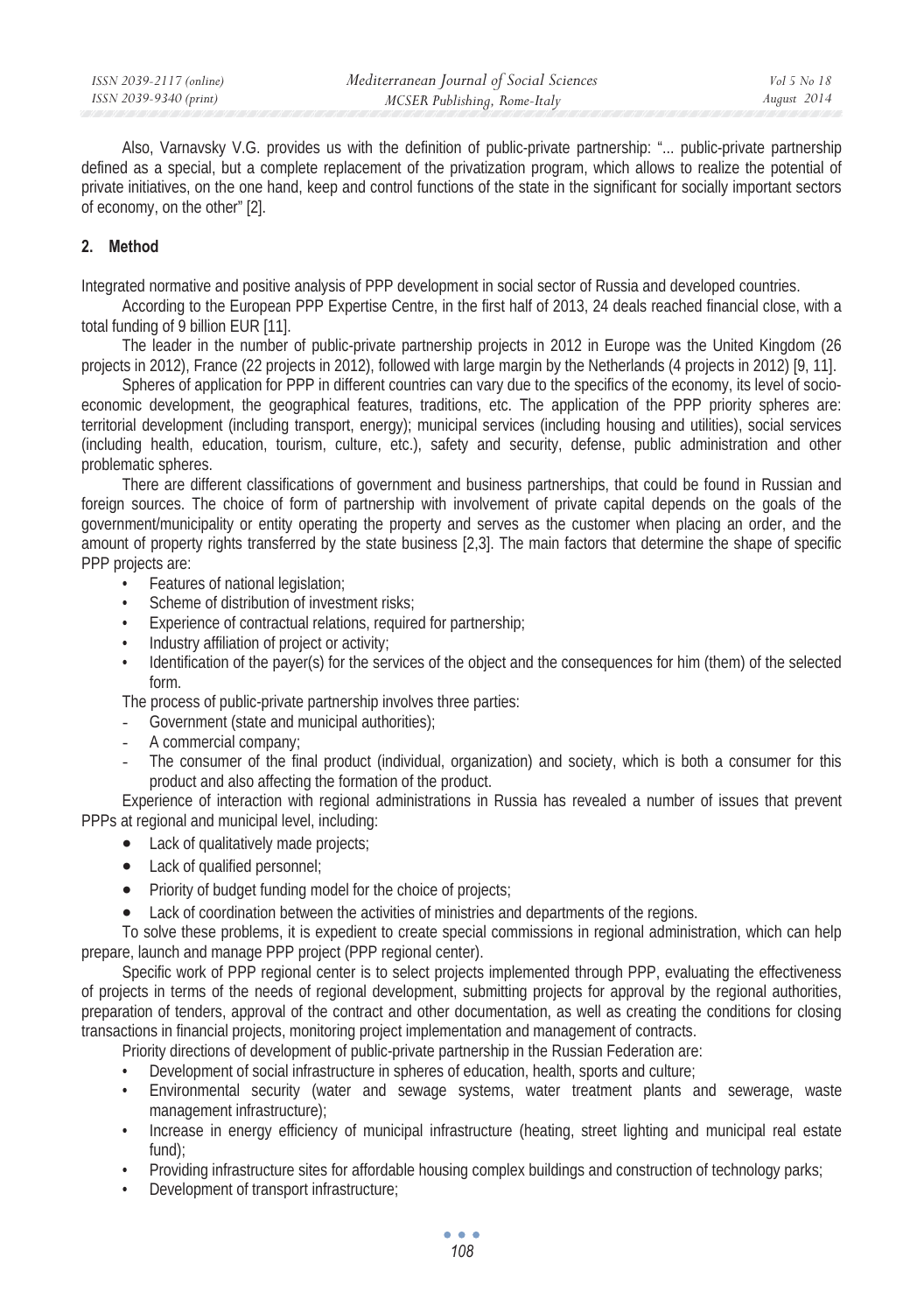• Development of infrastructure of the state and municipal administration (multifunctional administrative centers, e-government, infrastructure, broadband access to the Internet).

Overall number of PPP projects implemented or being implemented, according to the 2013, in Russian regions was 50 (see Figure 1).

One of the first large Russian PPP projects in the social sector is the "New School of Ugra". Vnesheconombank and the Government of the Khanty-Mansiysk Autonomous region in 2010 signed a contract for the provision of investment advisory services for the project "New School of Ugra", which involves construction of 77 schools and kindergartens [5].

Important direction of PPP in infrastructure development of physical culture and sports in Russia can be construction (and maintenance) of fast-build and economical sports facilities by private companies commissioned by government (compared to conventional). In this case, it is important to mention the experience of ASATI (USA). ASATI built a number of prefabricated inflatable sports facilities in 2000s (gyms, skating rinks, swimming pool) in various regions of the country: Nizhny Novgorod region (Bor), Chelyabinsk region (Magnitogorsk), Republic of Tatarstan, Moscow region (Novogorsk, Schyolkovo), Orenburg region (Mednogorsk), Bryansk (Bryansk), Belgorod (Razumnoe), Yaroslavl, Krasnodar region , etc. [6].

Another example of PPP development in the social sector is the creation of concession agreement after reconstruction of hospital ʋ63 in Moscow for construction of four high-tech medical centers: early diagnosis of cancer, endovascular surgery, perinatal and rehabilitation. The total project cost is 5.5 billion rubles. Concession Agreement will last for a period of 49 years. Thus, the first four years allotted for reconstruction of buildings of medical center. Concessionaire undertakes the obligation to provide modern equipment to the complex of 63rd city hospital, as well as its further exploitation [7].

**Figure 1.** Quantity of region PPP projects, implemented in the RF in 2013.



**Source:** Website PPP in Russia. http://www.ppp-russia.ru/main/rubric-67.html [6].

Analyzing trends of PPP development in social sector of the RF, some issues and troubles can be found. This regard, the creation of special economic zones (SEZ) in the social sectors is an important factor in their modernization and development in Russia. There is a large-scale project «Russia. Special economic zones» (RUSSEZ), designed to develop regions through the involvement of direct domestic and foreign investment in hi-tech industries, providing companies with a unique opportunity to use all investment advantages of Russia, bypassing such a barrier, as an inefficient administration. In the majority of investment projects cash flow for state and local authorities includes cash inflows from tax revenues in each period of the life cycle of the project.

To assess the effectiveness of the participation in the project of different budgets should expect performance indicators for each level of the budget.

The relationship cash flows of the various participants in effect on the correlation of performance indicators, calculated on the basis of each of the threads. Net discounted income (NPV) are related by the following equation:

#### **n NPV= NPVi**

 **i** 

where NPV - net present value of investment projects at creation of the SEZ, and NPVi - net discounted income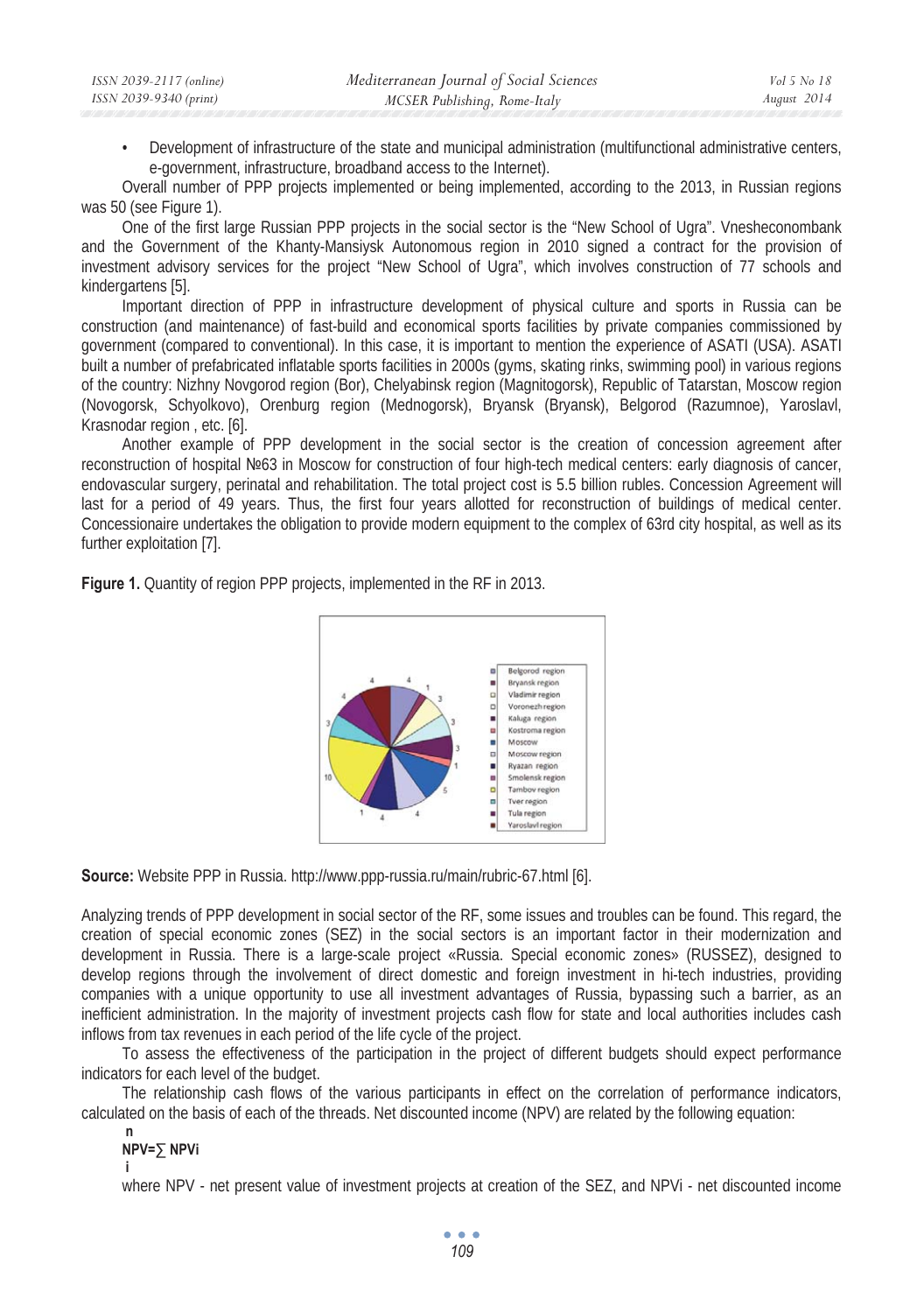| ISSN 2039-2117 (online) | Mediterranean Journal of Social Sciences | Vol 5 No 18 |
|-------------------------|------------------------------------------|-------------|
| ISSN 2039-9340 (print)  | MCSER Publishing, Rome-Italy             | August 2014 |

received as a result of implementation of the project **i** participate.

The net present value at calculation of budget efficiency is the difference between the total amount of taxes, fees and financing of investments of the state and municipal authorities:

#### **NPVbe = T – F**

where NPVbe - net discounted income when calculating the budget efficiency, T - the discounted sum of tax revenues for the whole period of functioning of SEZ, F - financing of investment institutions of state and municipal management discounted.

Today, there are 13 Federal special economic zones in RF, including social sector SEZ (Tourism and Recreational zones, Technology Innovative zones). Number and structure of SEZ investors are represented in Fig.2.

**Figure 2.** Number and structure of investors by type of special economic zones in Russia (%).



**Source:** Andrianov, V. Centuries development Institutions and their role in the implementation of public-private partnership projects [1]

### **3. Results**

Infrastructure of social sectors can be characterized by high physical and morale wear and tear, and requires comprehensive modernization, especially in the condition of country's accession to the WTO.

The total investments in PPP projects in the Russian regions in 2013 were characterized by considerable unevenness and lack of funds in a number of them because of reduced economic growth. In regions with the resources, PPP projects are not implemented, reflecting underdeveloped legislation on PPP, unbalanced state and business interests, imperfect design of project's documentation and other reasons (see Table 1). Policies that have to reduce social sphere costs in the federal budget of 2014-2016, creates serious problems in the implementation of national and regional development programs, social sector, financing of construction and modernization of social infrastructure.

The most important tool to attract private capital for development and modernization of social infrastructure in the developed countries is the PPP mechanism. PPP effectively developed through the adoption of effective legislation on public-private partnership model agreements and PPP with clear division of obligations, risks and responsibilities of the partners: government/municipalities and private companies.

|  | Table 1. Distribution of investment in PPP projects in several regions of the RF in 2013 (m. rub.) |  |
|--|----------------------------------------------------------------------------------------------------|--|
|--|----------------------------------------------------------------------------------------------------|--|

| Region                 | Investments | Amount of PPP projects |
|------------------------|-------------|------------------------|
| <b>Belgorod Region</b> |             |                        |
| <b>Bryansk Region</b>  | 27240       |                        |
| Vladimir region        | 42250       |                        |
| Voronezh region        |             |                        |
| Ivanovo region         | 30010       |                        |
| Kaluga region          |             |                        |
| Kostroma region        | 11120       |                        |
| Kursk region           | 48900       |                        |
| Orel region            | 19920       |                        |
| Ryazan region          |             |                        |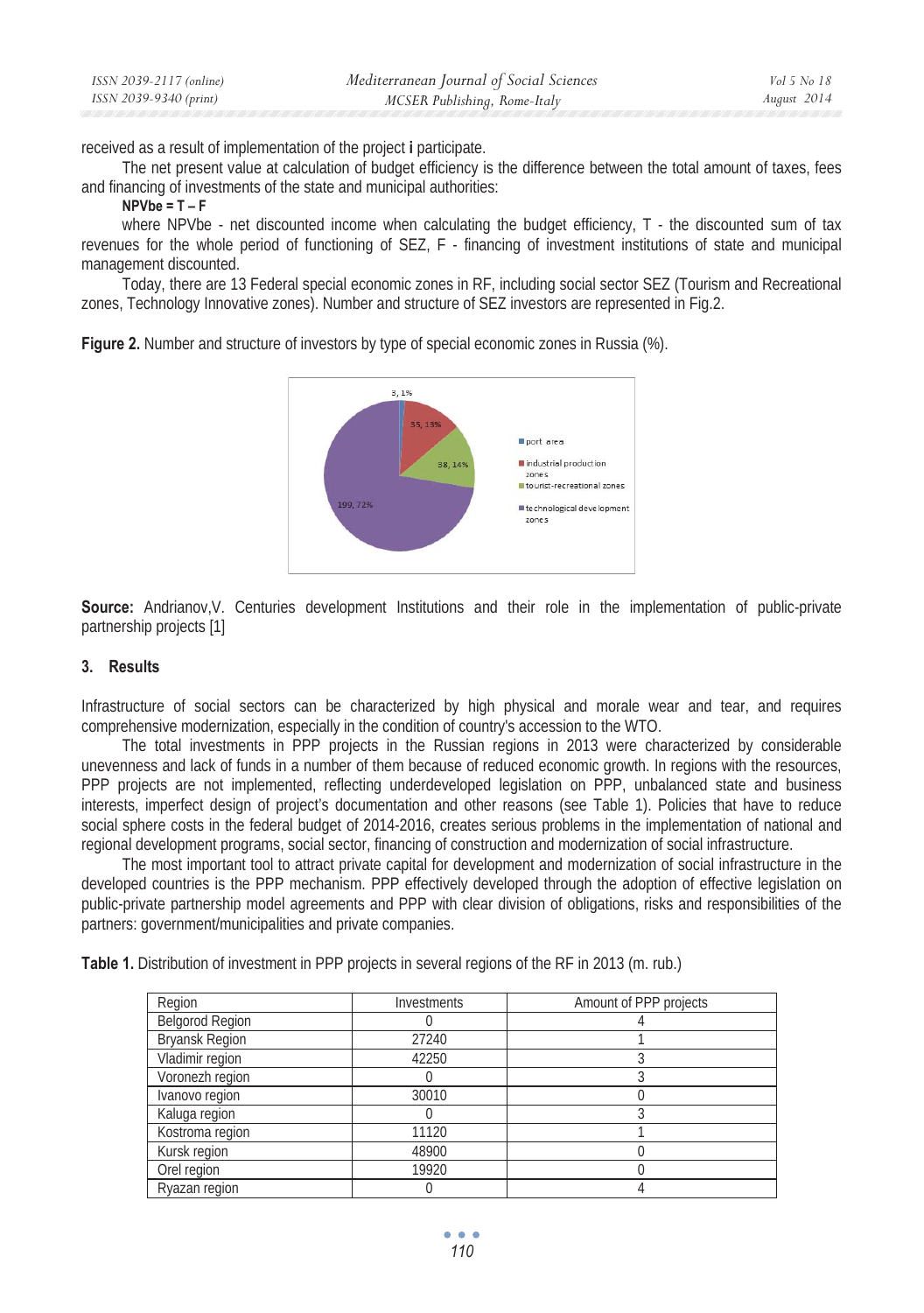| Smolensk region' | 36000 |  |
|------------------|-------|--|
| Tambov region    | 46980 |  |
| Tver reaion      |       |  |
| Tula region      |       |  |
| Yaroslavl region | 51920 |  |

**Source:** Website PPP in Russia http://www.ppp-russia.ru/main/rubric-67.html [6].

## **4. Conclusions**

Based on this analysis, it is possible to define public policies, which are necessary for the effective implementation of PPP projects in the social sector of the Russian Federation.

- 1. Finalization and adoption of the federal law "The basis of public-private partnership in the Russian Federation" and, based on the adjustment of existing or adoption of new laws relevant to him in Russian regions. On this basis, it is necessary to adopt appropriate amendments to the Budget Code, Civil Code of the Russian Federation.
- 2. Development of common model agreements on PPPs in the social sector, taking into account:
	- charged and free social services to the population;
	- attraction of private investment in the design, construction, modernization, operation or management of social infrastructure (or the performance of a number of these functions).
- 3. Provide tax incentives to private investors for the duration of PPP contracts in the social sector (VAT and income tax provision in the period of paid social services, tax on property of legal persons during the rental social object municipality or public authority control, etc.).
- 4. Provision of state guarantees for private investments in social infrastructure to natural disasters, man-made disasters and other adverse events for the private investor.
- 5. Government grants (co-financing) in the construction and reconstruction of large social objects.
- 6. Allocation of land by the state on favorable terms for the construction of social facilities and ensuring their utility infrastructure.
- 7. Necessary support and creation of favorable investment and business climate at the federal, regional and local levels to develop public-private partnerships in the social sphere.
- 8. It is necessary to organize training courses for municipal/government officials on PPPs in the social sector, including legislation, model agreements, organization, forms of government support, foreign experience, best Russian cases.
- 9. The most important condition for successful implementation of the new legislation and PPP projects in the social sphere of the Russian Federation is the increase of the responsibility of entrepreneurs and government/municipal management and control in strategic social goals set by the government.

### **References**

- Ulesov D.V., Murtazina G., Safiullin L.N. and Saipullaev U.A. Special Aspects of Development of Business in the Knowledge-Based Economy //World Applied Sciences Journal, 27(13), 2013, pp. 189-192.
- Safiullin, M.R., Elstin, L.A., Shakirova, A.I. (2012). Evaluation of business and economic activity as a short-term forecasting tool. Herald of the Russian Academy of Sciences, 4, 290-294.
- Bagautdinova N.G, Sarkin A.V., Averyanov B.A., Arzhantseva N. The Consept of "New" Paternalism and Its Realisation within The State Regualtion of Econom// Mediterranean Journal of Social Sciences.- Vol.5, No12, (2014)-pp.27-32.
- Andrianov,V. Centuries development Institutions and their role in the implementation of public-private partnership projects. M : Financial Academy under the Government of the Russian Federation, State Corporation «Bank for development and foreign economic Affairs (Vnesheconombank)», 2011.- P.47.
- Shaidullin R.N., Ulesov D.V., Shigabieva A.M. and Safiullin L.N. Innovative Infrastructure in Post-Industrial Society// World Applied Sciences Journal, 27(13), 2013, pp. 180-183.
- Bagautdinova N.G., Tsaregorodtsev E., Kulalayeva I., Arzhantseva N. Assessment of Mutual Probabilistic Influence of Volatility of Official Price for Precious Metals on the Market Value of the Bi-Currency Basket// Mediterranean Journal of Social Sciences.- Vol.5, No12, (2014)-pp.33-38.
- Gainova R.A., Shaidullin R.N., Safiullin L.N. and Maratkanova E.M. Infrastructural Component in Maintenance of Competitiveness of Region// World Applied Sciences Journal, 27(13), 2013, pp. 97-101.
- Safiullin M.R., Samigullin I.G. and Safiullin L.N. Model of Management of Competitiveness of a Machine-building Complex// World